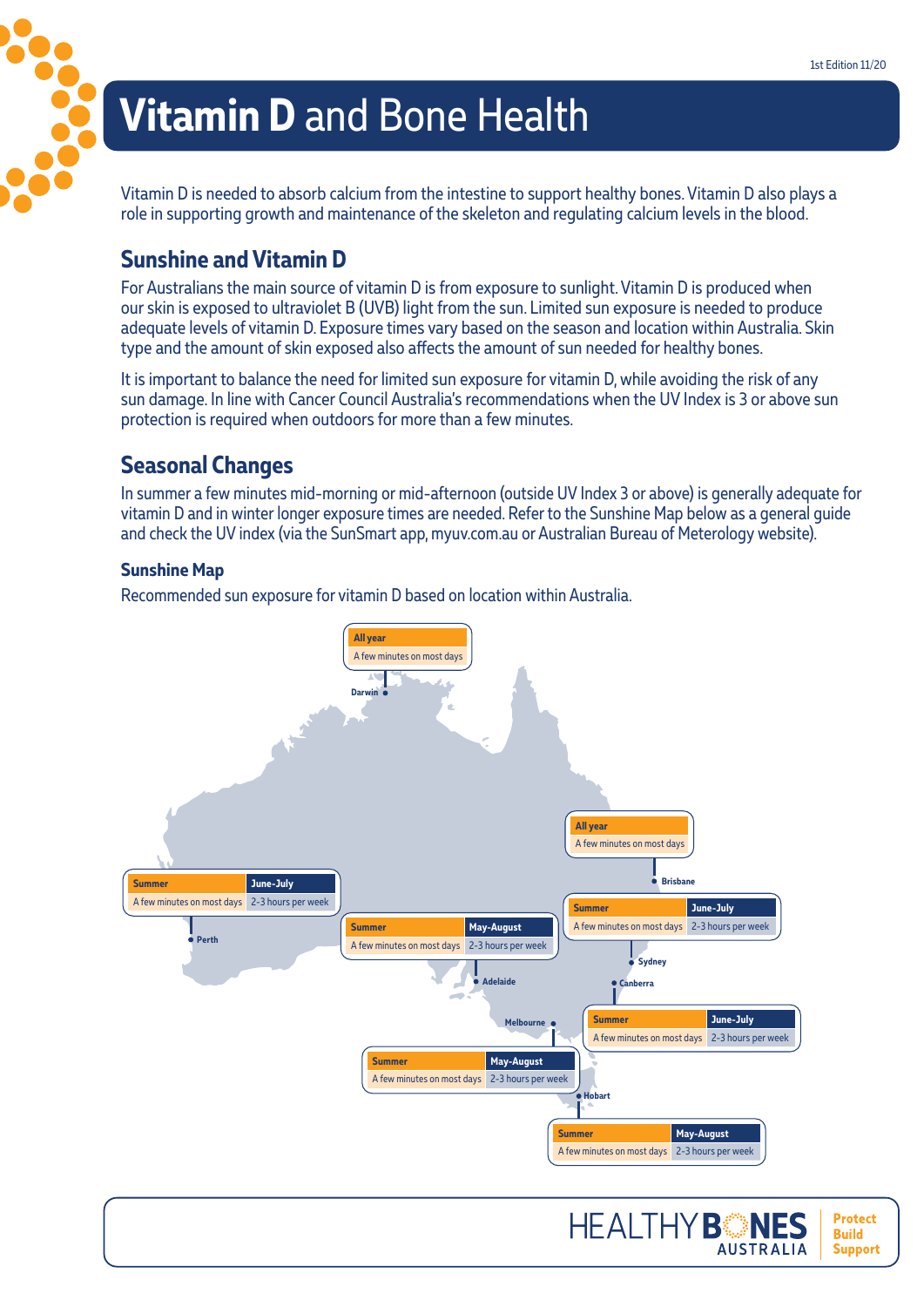# **Vitamin D and Bone Health Cont.**

#### **Vitamin D Levels**

Vitamin D levels change throughout the year. Your levels are highest in late summer and lowest at the end of winter. Healthy Bones Australia recommends a vitamin D level of at least 50 nmol/L at the end of winter and during summer higher levels are common in the range of 60-70 nmol/L.

Your doctor will only test your vitamin D level (with a blood test) if you are at risk of vitamin D deficiency. People at risk include:

- Adults mainly indoors due to health or work
- Naturally dark skinned (darker skin reduces the penetration of UV light)
- Sun avoiders due to skin protection or medical advice
- Covering body for cultural or religious reasons
- Medical conditions which can impact the ability to absorb / process vitamin D
- Pregnant or breastfeeding women
- Elderly, housebound or in residential care

### **Vitamin D Deficiency**

In Australia over 30% of adults have a mild, moderate or severe deficiency of vitamin D. Vitamin D deficiency can:

- Lead to osteoporosis
- Result in bone and joint pain
- Increase the risk of falls and related fracture in older people

In addition it can impact an unborn child in a vitamin D deficient mother, resulting in rickets (in severe cases) and can be linked to other diseases.

# **Vitamin D Supplements**

For people with low vitamin D levels a supplement may be required as advised by your doctor or pharmacist. Low vitamin D levels can be easily corrected but may take several months to improve. Vitamin D supplements are available as tablets, capsules, drops or liquid. Most vitamin D supplements are vitamin 'D3' and the standard dose is in International Units (IU). Your doctor will advise you on the appropriate dose required and your pharmacist can provide general advice on vitamin D supplements.

Healthy Bones Australia recommends the following doses of vitamin D as a general guide only:

| People who obtain some sun exposure but not at the<br>recommended level | · Adults at least 600IU per day<br>• Over 70 years at least 800IU per day                                                                                                   |  |
|-------------------------------------------------------------------------|-----------------------------------------------------------------------------------------------------------------------------------------------------------------------------|--|
| Sun avoiders or people at risk of vitamin D deficiency                  | $\cdot$ 1,000 IU - 2,000 IU per day<br>· Higher doses may be required                                                                                                       |  |
| <b>Moderate to severe vitamin D deficiency</b>                          | . 3,000 - 4,000 IU per day for 6-12 weeks to raise the level of vitamin D quickly,<br>followed by a maintenance dose of 1,000 -2,000 mg per day<br>· As advised by a doctor |  |

# **Vitamin D and Food**

Food does not provide an adequate amount of vitamin D. A limited number of foods contain small amounts of vitamin D such as egg yolks, liver, oily fish (salmon, tuna, mackerel, herring) and selected products fortified with vitamin D (eg milk powder, margarine and cereal).